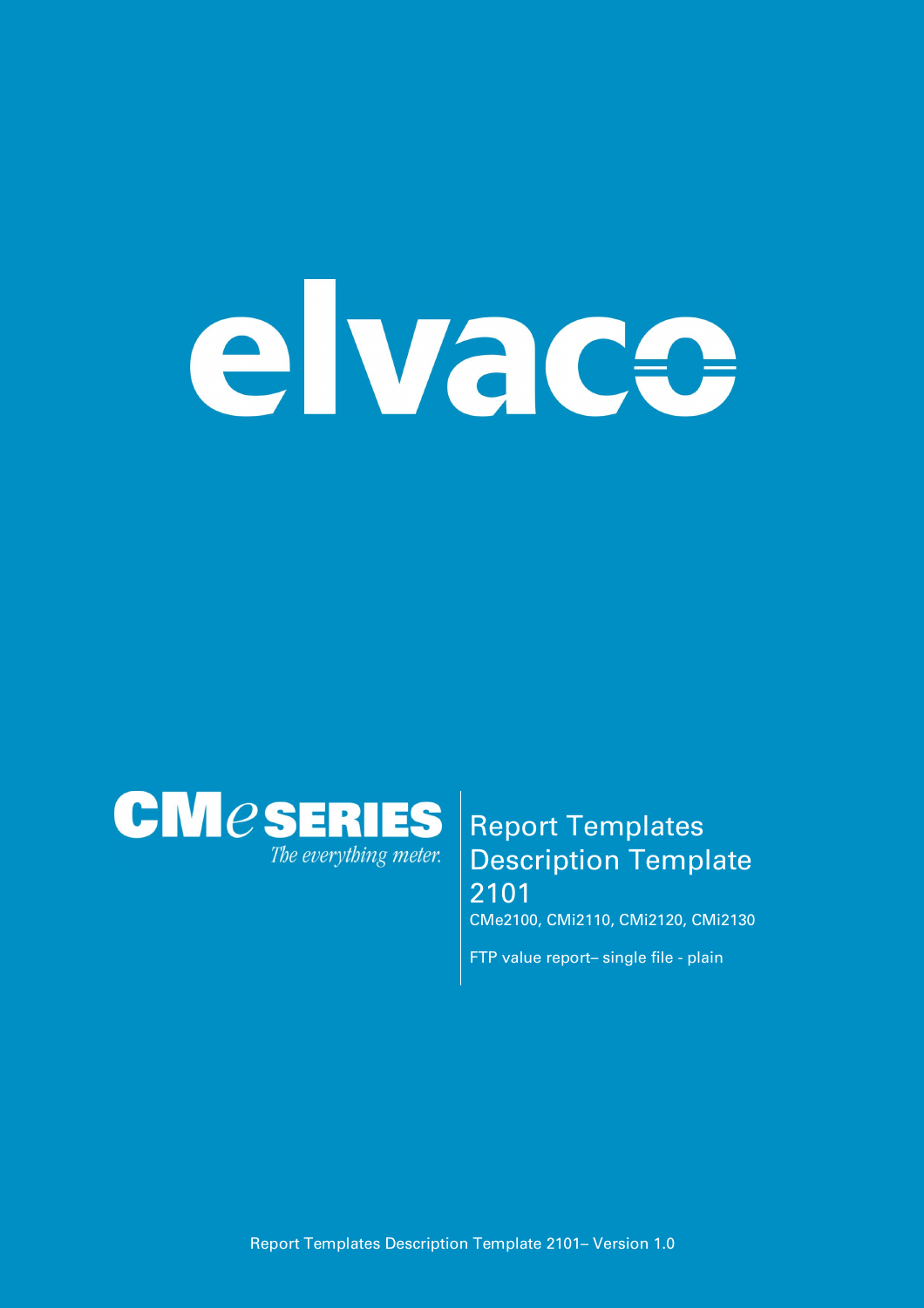

# **Contents**

| 1                       |                   |  |  |  |
|-------------------------|-------------------|--|--|--|
|                         | 1.1<br>1.2        |  |  |  |
| $\overline{\mathbf{2}}$ |                   |  |  |  |
|                         | 2.1<br>2.2<br>2.3 |  |  |  |
| 3                       |                   |  |  |  |
|                         | 3.1<br>3.2<br>3.3 |  |  |  |
| 4                       |                   |  |  |  |
|                         | 4.1               |  |  |  |
| 5                       |                   |  |  |  |
|                         | 5.1<br>5.2        |  |  |  |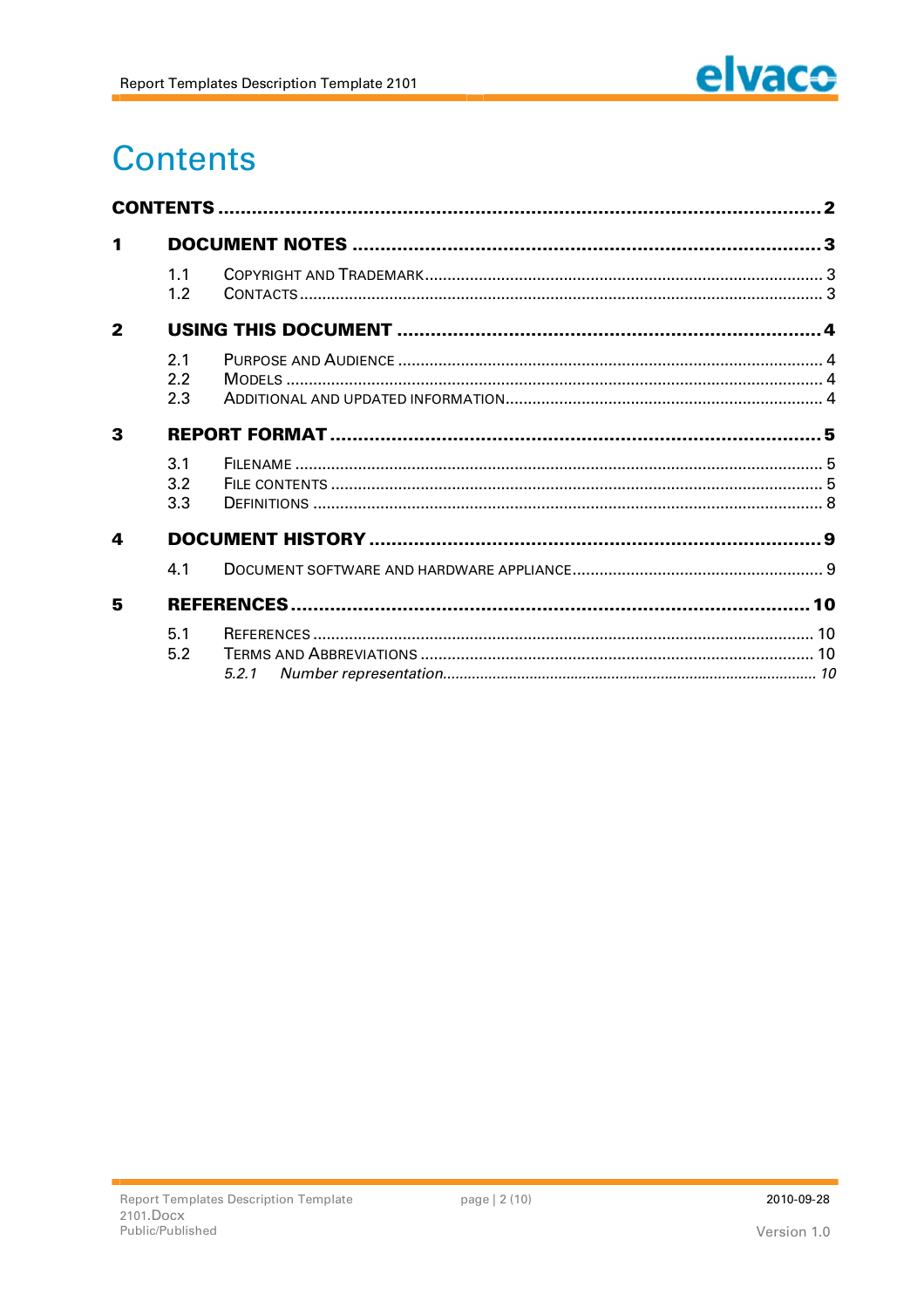# **1 Document notes**

**All information in this manual, including product data, diagrams, charts, etc. represents information on products at the time of publication, and is subject to change without prior notice due to product improvements or other reasons. It is therefore recommended that customers contact Elvaco AB for the latest product information before purchasing a CMe/CMi Series product.**

**The documentation and product are provided on an "as is" basis only and may contain deficiencies or inadequacies. Elvaco AB takes no responsibility for damages, liabilities or other losses by using this product.**

# **1.1 Copyright and Trademark**

**© 2010, Elvaco AB. All rights reserved. No part of the contents of this manual may be transmitted or reproduced in any form by any means without the written permission of Elvaco AB. Printed in Sweden.**

**CMe/CMi Series is a trademark of Elvaco AB, Sweden.**

## **1.2 Cont act s**

**Elvaco AB Headquarter**

**Energigatan 9 434 37 Kungsbacka SWEDEN**

**Phone: +46 300 30250 Fax: +46 300 18440**

**E-Mail: [info@elvaco.com](mailto:info@elvaco.com)**

**Elvaco AB Technical Support**

**Phone: +46 300 434300 E-Mail: [support@elvaco.se](mailto:support@elvaco.se)**

**Online: http://www.elvaco.com**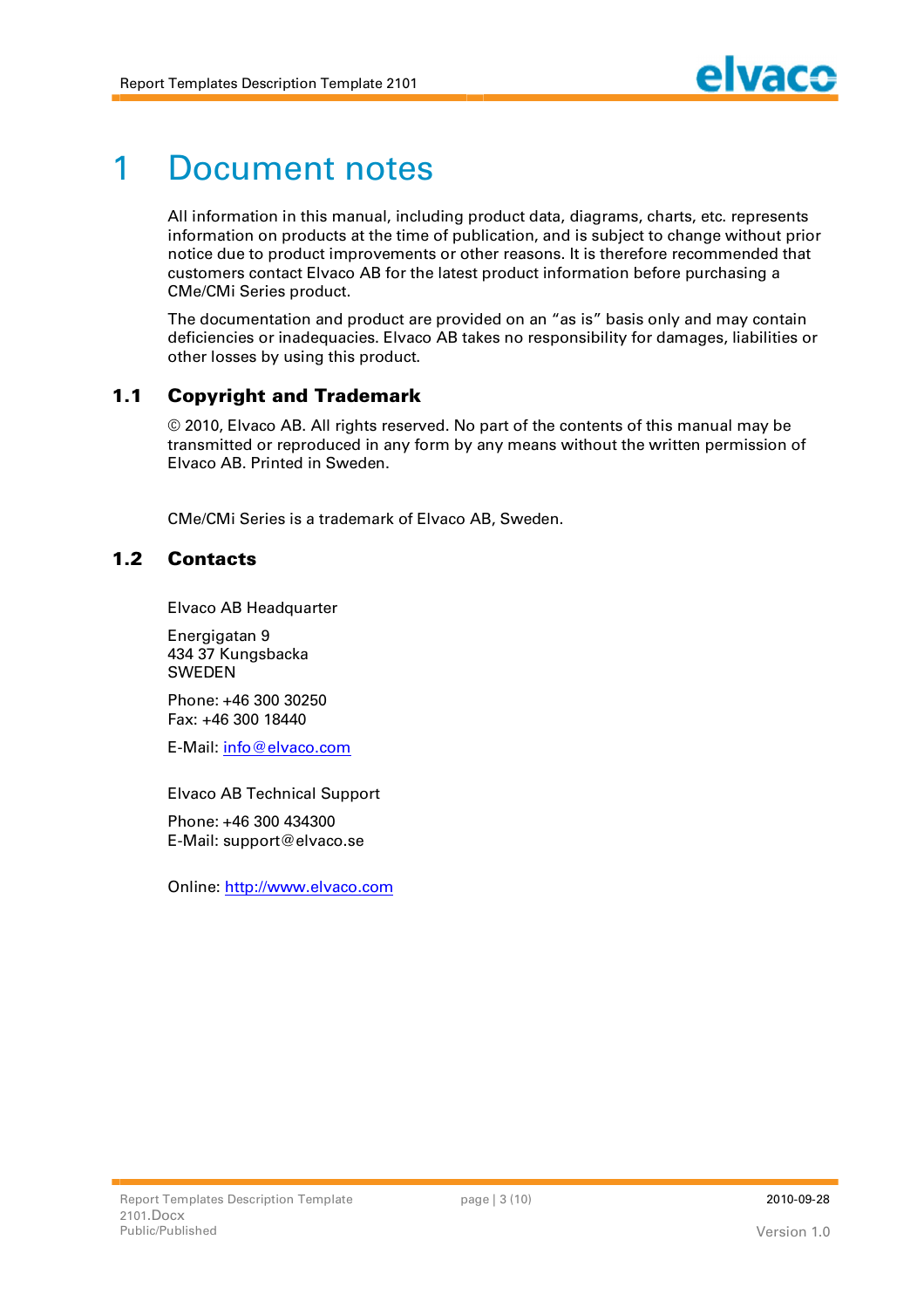

# **2 Using this document**

# **2.1 Purpose and Audience**

**This document describes the contents of the report information created from report template 2101. Use this document together with Report Template Reference Information for complete understanding of this report template contents.**

**For customer specific templates, please contact Elvaco AB.**

### **2.2 M odels**

**CMe2100,CMi2110,CMi2120,CMi2130**

### **2.3** Additional and updated information

**Latest documentation version is available on Elvaco web site at http://www.elvaco.com.**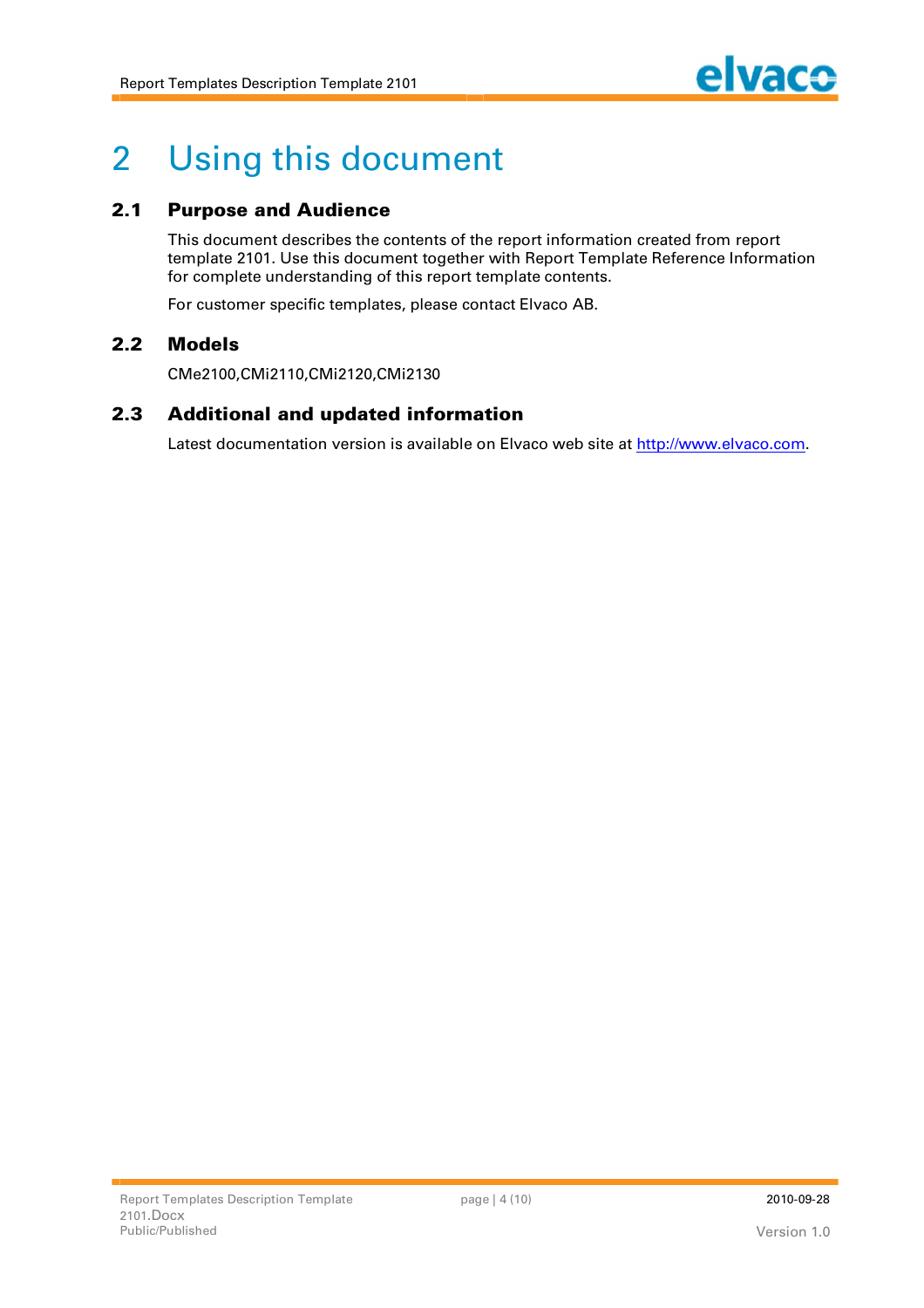# **3 Report format**

**This report contains value data in decoded format, i.e. the data is sent in clear text and no knowledge of how to decode M-Bus information is needed. This report sends a meter data report file to an FTP server. On execution of this report, one file with values for all product connected meters will be sent to the FTP Server.**

### **3.1 Filenam e**

**Filename of the report data file sent to server is in the following format:**

**<serial-number>\_ valuereport\_<time>\_<report-id>.csv.**

**Example of a file sent from a product with serial number 0006123456 at 2010-09-01 01:00:00:**

**0006123456\_valuereport\_20100901010000\_2108.csv.**

### **3.2 File contents**

**The file contains one column header line for each device, followed by one or more value data lines. Each column header line describes the contents of the following value data lines. Please see Table 1 for column header descriptions. To distinguish column header lines and value data lines, look for "**serial-number**" at the beginning of each line.**

| Column index<br>$(0 = first column)$ | Column contents                         | Description                                                                                                                                                                                                                                                                                                                                                                                                                                  |
|--------------------------------------|-----------------------------------------|----------------------------------------------------------------------------------------------------------------------------------------------------------------------------------------------------------------------------------------------------------------------------------------------------------------------------------------------------------------------------------------------------------------------------------------------|
| 0                                    | serial-number                           | Fixed field                                                                                                                                                                                                                                                                                                                                                                                                                                  |
| 1                                    | device-identification                   | Fixed field                                                                                                                                                                                                                                                                                                                                                                                                                                  |
| 2                                    | created                                 | <b>Fixed field</b>                                                                                                                                                                                                                                                                                                                                                                                                                           |
| 3                                    | value-data-count                        | <b>Fixed field</b>                                                                                                                                                                                                                                                                                                                                                                                                                           |
| 4n                                   | <value-description></value-description> | Value description information. This<br>information describes the exact contents<br>of this column. Depening on meter, one or<br>more value description columns are<br>added.<br>The value description contains 6 fields<br>delimeted with comma. These fields in<br>gives the exact meaning of the contents of<br>this column.<br>The 6 fields are:<br>Description<br>Unit<br><b>Function</b><br><b>Tariff</b><br>Sub unit<br>Storage number |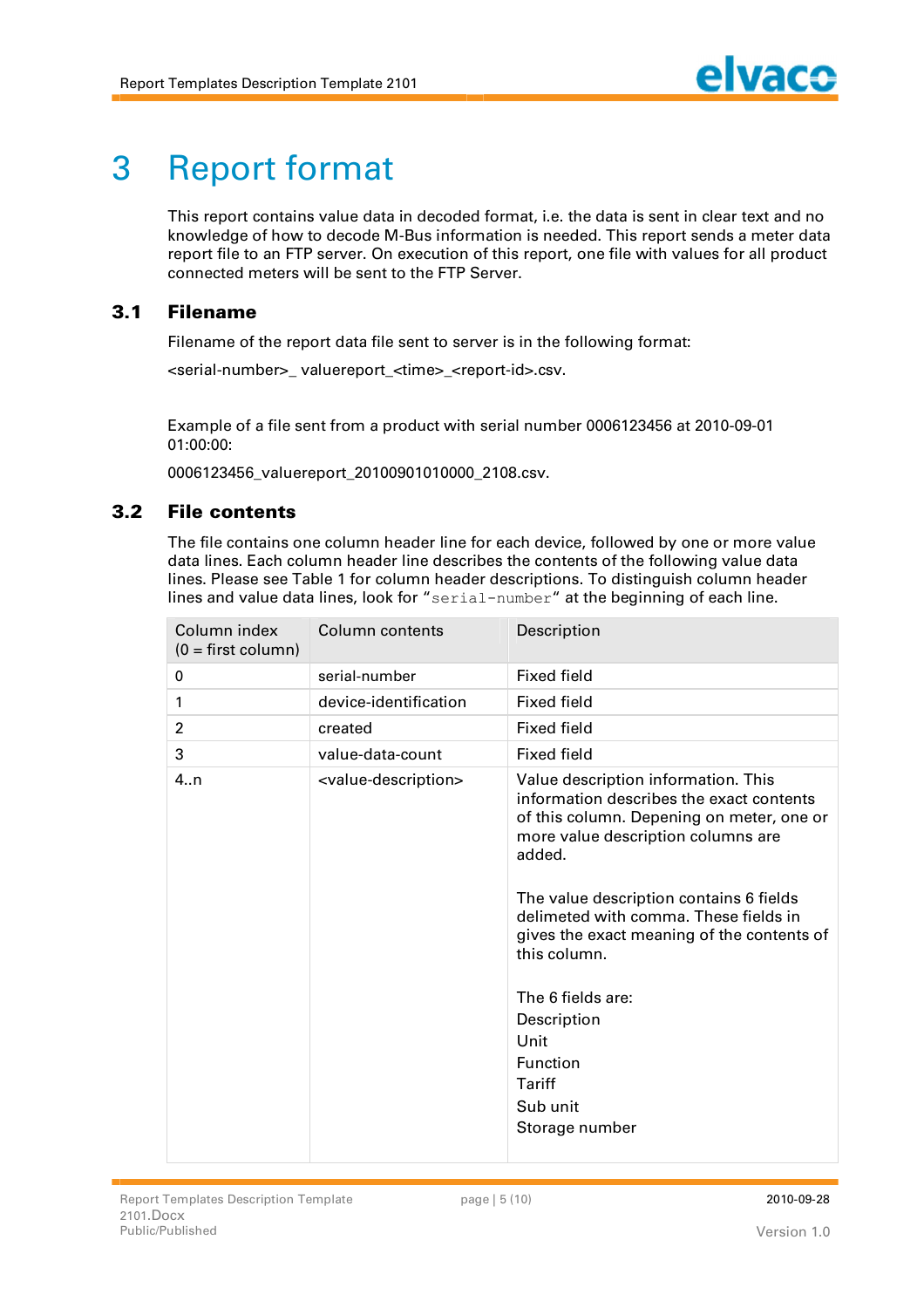

```
Please see Report Template Reference 
                                       Information for complete description of 
                                      these fields.
Example of first line in file with column headers
serial-number;device-identification;created;value-data-
count;parameter-set-id no-error,,inst-value,0,0,0;datetime no-
error,, inst-value, 0, 0, 0; on-time no-error, hour(s), inst-
value,0,0,0;energy no-error,Wh,inst-value,1,0,0;energy no-
error, Wh, inst-value, 2, 0, 0; energy no-error, Wh, inst-value, 1, 2, 0; energy
no-error,Wh,inst-value,2,2,0;manufacturer-specific,,inst-
value,0,0,0;power manufacturer-specific,W,inst-value,0,0,0;power 
manufacturer-specific,W,inst-value,0,0,0;power manufacturer-
specific, W, inst-value, 0, 0, 0; power manufacturer-specific, W, inst-
value,0,2,0;power manufacturer-specific,W,inst-value,0,2,0;power 
manufacturer-specific,W,inst-value,0,2,0;power no-error,W,max-
value,1,0,0;power no-error,W,max-value,2,0,0;voltage manufacturer-
specific, V, inst-value, 0, 0, 0; voltage manufacturer-specific, V, inst-
value,0,0,0;voltage manufacturer-specific,V,inst-value,0,0,0;current 
manufacturer-specific,A,inst-value,0,0,0;current manufacturer-
specific, A, inst-value, 0, 0, 0; current manufacturer-specific, A, inst-
value,0,0,0;manufacturer-specific,,inst-value,0,0,0;manufacturer-
specific,, inst-value, 0, 0, 0; manufacturer-specific,, inst-
value,0,0,0;manufacturer-specific,,inst-value,0,0,0;reset-counter no-
error,, inst-value, 0, 0, 0; error-flags-dev-spec no-error,, inst-
value, 0, 0, 0; datetime no-error,, inst-value, 0, 0, 0
Example of value data lines
06000885;00902947;2010-04-19 
00:00:00;00;1048543;353506619;420;104730;50;1420;80;1;0;0;0;0;0;0;5550
;220;239;239;239;0,00;0,00;0,00;498;0;0;0;9;0;352718348
06000885;00902947;2010-04-19 
01:00:00;00;1048543;353506875;421;104730;50;1420;80;1;0;0;0;0;0;0;5550
;220;238;238;238;0,00;0,00;0,00;497;0;0;0;9;0;352718348
06000885;00902947;2010-04-19 
02:00:00;00;1048543;353507131;422;104730;50;1420;80;1;0;0;0;0;0;0;5550
;220;240;240;240;0,00;0,00;0,00;497;0;0;0;9;0;352718348
06000885;00902947;2010-04-19 
03:00:00;00;1048543;353566779;423;104730;50;1420;80;1;0;0;0;0;0;0;5550
;220;242;242;242;0,00;0,00;0,00;498;0;0;0;9;0;352718348
Example of file with all contens
serial-number;device-identification;created;value-data-
count;parameter-set-id no-error,,inst-value,0,0,0;datetime no-
error,, inst-value, 0, 0, 0; on-time no-error, hour(s), inst-
value,0,0,0;energy no-error,Wh,inst-value,1,0,0;energy no-
error, Wh, inst-value, 2, 0, 0; energy no-error, Wh, inst-value, 1, 2, 0; energy
no-error,Wh,inst-value,2,2,0;manufacturer-specific,,inst-
value,0,0,0;power manufacturer-specific,W,inst-value,0,0,0;power 
manufacturer-specific,W,inst-value,0,0,0;power manufacturer-
specific, W, inst-value, 0, 0, 0; power manufacturer-specific, W, inst-
value,0,2,0;power manufacturer-specific,W,inst-value,0,2,0;power 
manufacturer-specific,W,inst-value,0,2,0;power no-error,W,max-
value,1,0,0;power no-error,W,max-value,2,0,0;voltage manufacturer-
specific, V, inst-value, 0, 0, 0; voltage manufacturer-specific, V, inst-
```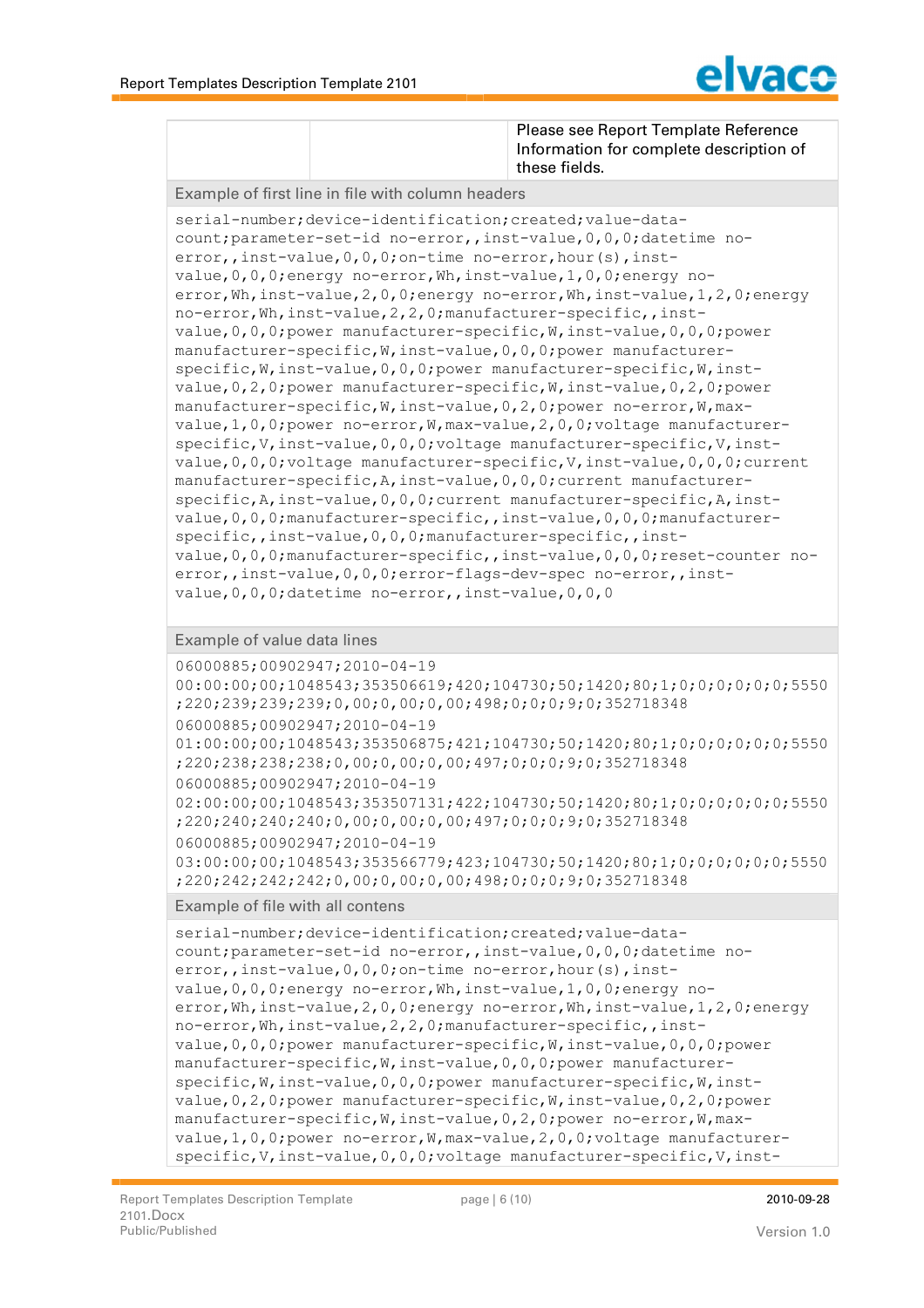

```
value,0,0,0;voltage manufacturer-specific,V,inst-value,0,0,0;current 
manufacturer-specific,A,inst-value,0,0,0;current manufacturer-
specific, A, inst-value, 0, 0, 0; current manufacturer-specific, A, inst-
value,0,0,0;manufacturer-specific,,inst-value,0,0,0;manufacturer-
specific,, inst-value, 0, 0, 0; manufacturer-specific,, inst-
value,0,0,0;manufacturer-specific,,inst-value,0,0,0;reset-counter no-
error,, inst-value, 0, 0, 0; error-flags-dev-spec no-error,, inst-
value, 0, 0, 0; datetime no-error,, inst-value, 0, 0, 0
06000885;00902947;2010-04-19 
00:00:00;00;1048543;353506619;420;104730;50;1420;80;1;0;0;0;0;0;0;5550
;220;239;239;239;0,00;0,00;0,00;498;0;0;0;9;0;352718348
06000885;00902947;2010-04-19 
01:00:00;00;1048543;353506875;421;104730;50;1420;80;1;0;0;0;0;0;0;5550
;220;238;238;238;0,00;0,00;0,00;497;0;0;0;9;0;352718348
06000885;00902947;2010-04-19 
02:00:00;00;1048543;353507131;422;104730;50;1420;80;1;0;0;0;0;0;0;5550
;220;240;240;240;0,00;0,00;0,00;497;0;0;0;9;0;352718348
06000885;00902947;2010-04-19 
03:00:00;00;1048543;353566779;423;104730;50;1420;80;1;0;0;0;0;0;0;5550
;220;242;242;242;0,00;0,00;0,00;498;0;0;0;9;0;352718348
serial-number;device-identification;created;value-data-
count;parameter-set-id no-error,,inst-value,0,0,0;datetime no-
error,, inst-value, 0, 0, 0; on-time no-error, hour(s), inst-
value,0,0,0;energy no-error,Wh,inst-value,1,0,0;energy no-
error, Wh, inst-value, 2, 0, 0; energy no-error, Wh, inst-value, 1, 2, 0; energy
no-error,Wh,inst-value,2,2,0;manufacturer-specific,,inst-
value,0,0,0;power manufacturer-specific,W,inst-value,0,0,0;power 
manufacturer-specific,W,inst-value,0,0,0;power manufacturer-
specific,W,inst-value,0,0,0;power manufacturer-specific,W,inst-
value,0,2,0;power manufacturer-specific,W,inst-value,0,2,0;power 
manufacturer-specific,W,inst-value,0,2,0;power no-error,W,max-
value,1,0,0;power no-error,W,max-value,2,0,0;voltage manufacturer-
specific, V, inst-value, 0, 0, 0; voltage manufacturer-specific, V, inst-
value,0,0,0;voltage manufacturer-specific,V,inst-value,0,0,0;current 
manufacturer-specific,A,inst-value,0,0,0;current manufacturer-
specific, A, inst-value, 0, 0, 0; current manufacturer-specific, A, inst-
value,0,0,0;manufacturer-specific,,inst-value,0,0,0;manufacturer-
specific,,inst-value, 0, 0,0;manufacturer-specific,,inst-
value,0,0,0;manufacturer-specific,,inst-value,0,0,0;reset-counter no-
error,,inst-value, 0, 0, 0; error-flags-dev-spec no-error,, inst-
value, 0, 0, 0; datetime no-error,, inst-value, 0, 0, 0
06000885;00902985;2010-04-19 
00:00:00;00;1048543;353506619;420;104730;50;1420;80;1;0;0;0;0;0;0;5550
;220;239;239;239;0,00;0,00;0,00;498;0;0;0;9;0;352718348
06000885; 00902985;2010-04-19 
01:00:00;00;1048543;353506875;421;104730;50;1420;80;1;0;0;0;0;0;0;5550
;220;238;238;238;0,00;0,00;0,00;497;0;0;0;9;0;352718348
06000885; 00902985;2010-04-19 
02:00:00;00;1048543;353507131;422;104730;50;1420;80;1;0;0;0;0;0;0;5550
;220;240;240;240;0,00;0,00;0,00;497;0;0;0;9;0;352718348
06000885; 00902985;2010-04-19 
03:00:00;00;1048543;353566779;423;104730;50;1420;80;1;0;0;0;0;0;0;5550
;220;242;242;242;0,00;0,00;0,00;498;0;0;0;9;0;352718348
```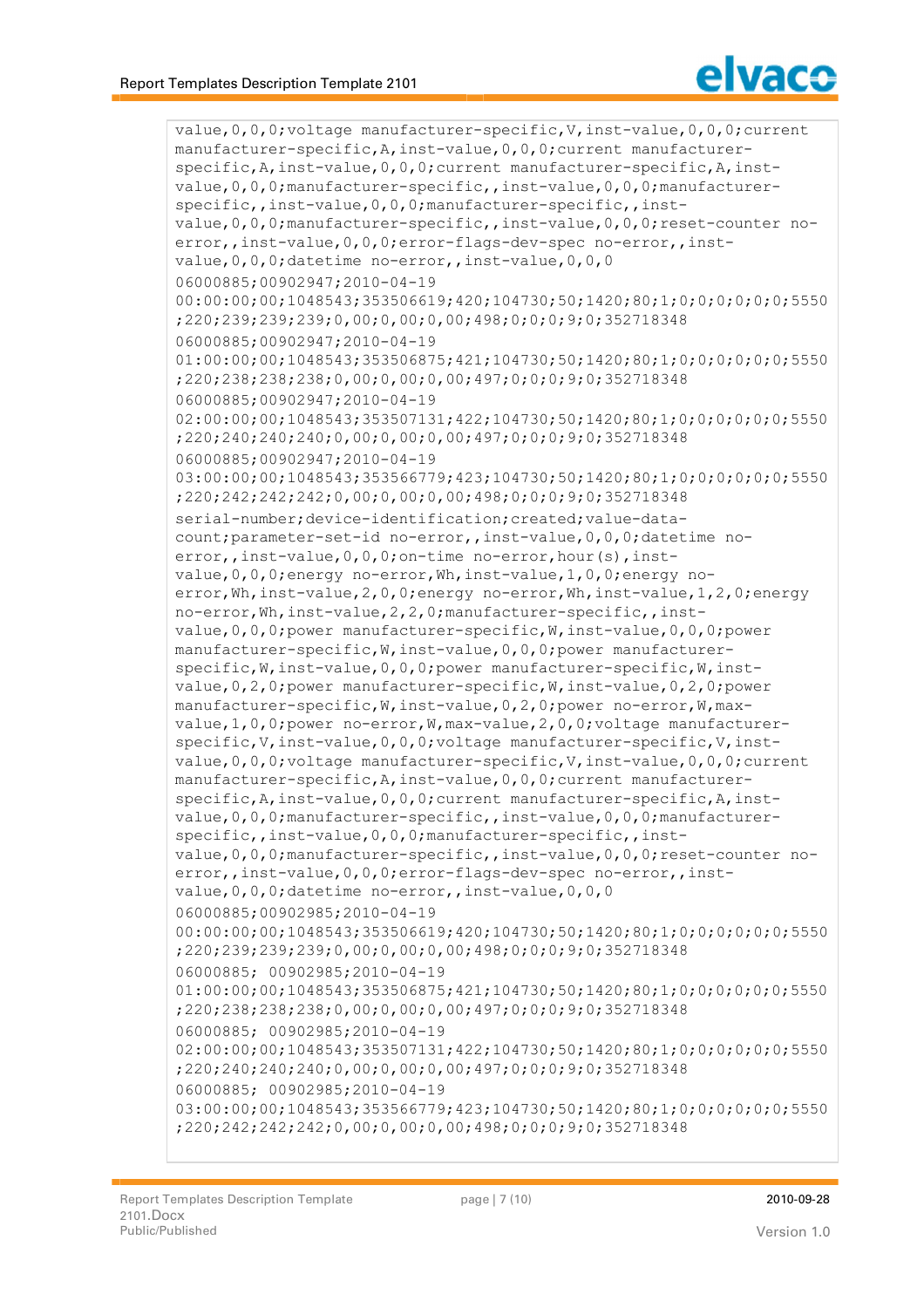

*Table 1 File contents and example file*

# **3.3 Definitions**

| <b>Type</b>                 | Value                                                                                                         | Description                                       |
|-----------------------------|---------------------------------------------------------------------------------------------------------------|---------------------------------------------------|
| Column delimiter            | Semi-colon ";"                                                                                                | The field separator                               |
| Decimal point<br>delimiter  | Default comma ",". Can<br>be changed with<br>configuration key<br>common.product.cultur<br>e.decimalseparator | Decimal separator character                       |
| End of line<br>character(s) | CRLF (0x0D0A)                                                                                                 | End of every line, before starting a new<br>line. |

*Table 2 Definitions*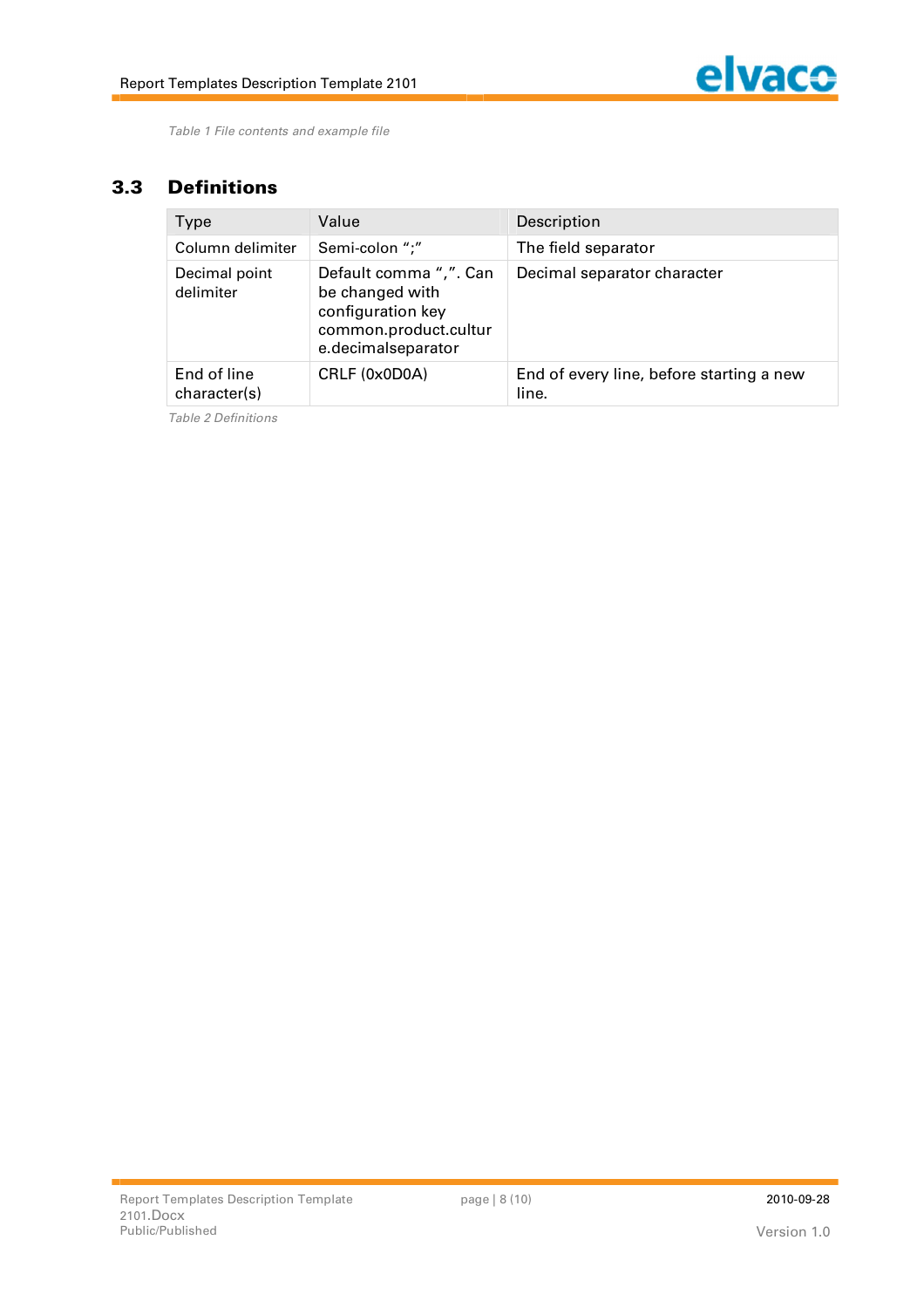

# **4 Document History**

| <b>Version</b> | <b>Date</b> | <b>Description</b> | <b>Author</b> |
|----------------|-------------|--------------------|---------------|
| 1.0            | 2010-09-27  | First release      | David Vonasek |
|                |             |                    |               |
|                |             |                    |               |
|                |             |                    |               |
|                |             |                    |               |

# **4.1 Document software and hardware appliance**

| <b>Type</b> | <b>Version</b>           | <b>Date</b>              | <b>Comments</b> |
|-------------|--------------------------|--------------------------|-----------------|
| Hardware    | $\overline{\phantom{0}}$ | $\overline{\phantom{a}}$ | -               |
| Software    | >1.1.5                   | 2010-03                  |                 |